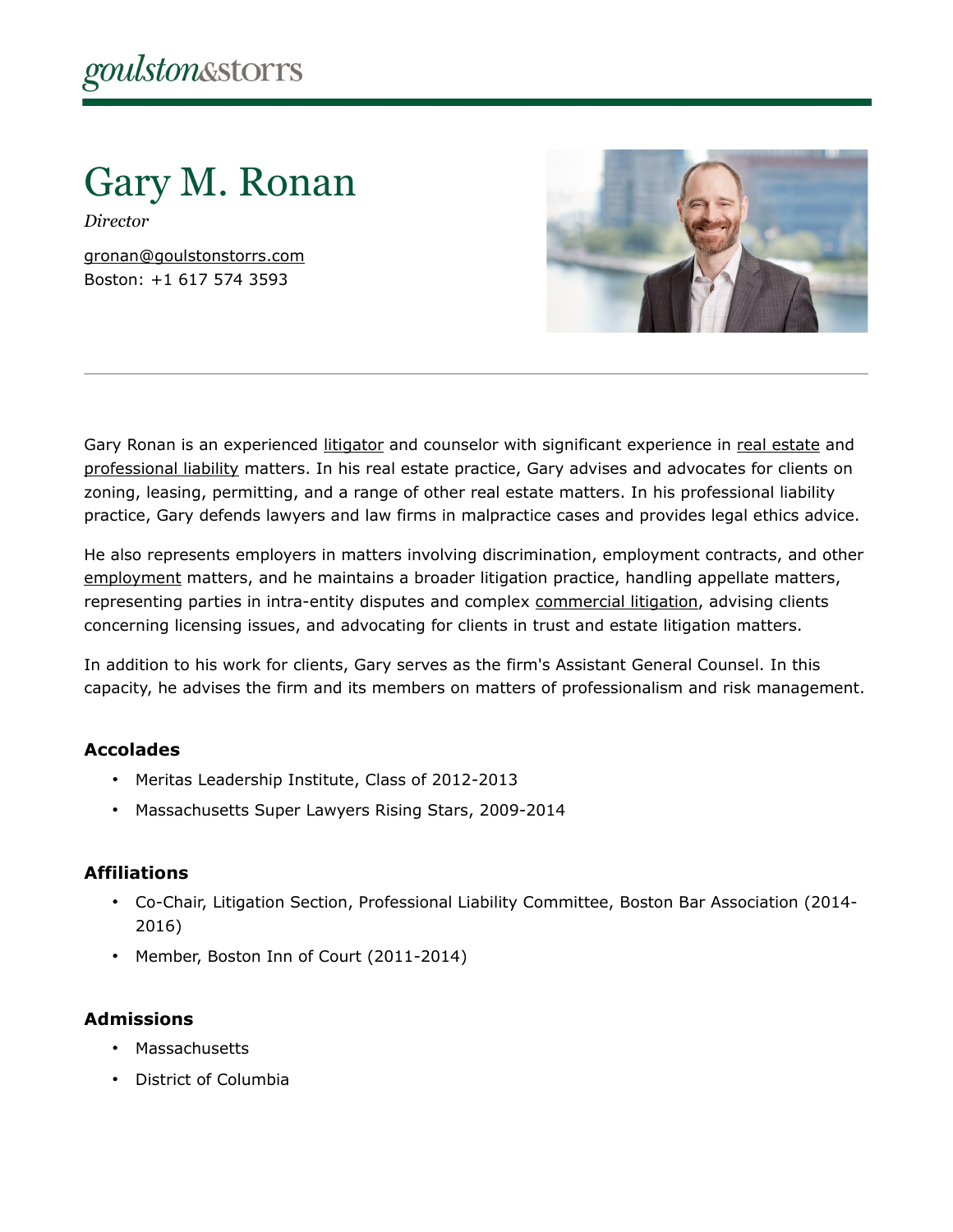# **Education**

- Georgetown University Law Center (J.D., *summa cum laude*, 2002)
- Yale University (B.A., 1997)

# Representative Matters

#### **Special Permits and Zoning Decisions**

Advocating for parties in proceedings before local zoning and planning boards and in appeals of special permit and other zoning decisions.

#### **Invalidating Zoning Changes**

Assisting a real estate developer in invalidating a zoning change adopted by a town in an effort to block its project.

#### **Class Action Lawsuit in Cooperative Housing Corporation**

Defense of a class action lawsuit brought on behalf of the shareholders of a cooperative housing corporation alleging violations of the corporation's affordable housing restriction.

#### **Law Firm Defense in Securities Offering Case**

Defense of a law firm against claims that the firm's work in connection with a securities offering destroyed its corporate client's business prospects.

#### **Defense of Trustees in an Action for Breach of Fiduciary Duty and Removal**

A beneficiary sought the removal of two trustees of a Massachusetts Business Trust, alleging that the trustees had acted beyond their authority and breached their duties in carrying out a number of complicated transactions designed to place a conservation easement on family-owned land and exchange various parcels of land among several trusts. At trial, the Court found that the trustees had not breached their duties and awarded fees and costs to the trustees. The Appeals Court determined that the trustees had authority under the trust to effectuate the transactions at issue and affirmed the trial court's determination that no breach of fiduciary duty occurred.

# **Defending Law Firm and Lawyers in Estate and Business Succession Case**

Defense of a law firm and individual lawyers against malpractice claims arising out of the preparation of an estate and business succession plan.

# **Enforceability of Settlement Appeal**

Arguing before the Massachusetts Appeals Court in a case concerning the enforceability of a settlement agreement.

# **U.S. Wine Distribution Trademark Dispute with Italian Manufacturer**

Advocating for and advising a United States wine distribution business and trademark holder in their disputes with an Italian wine manufacturer regarding trademark and distribution rights.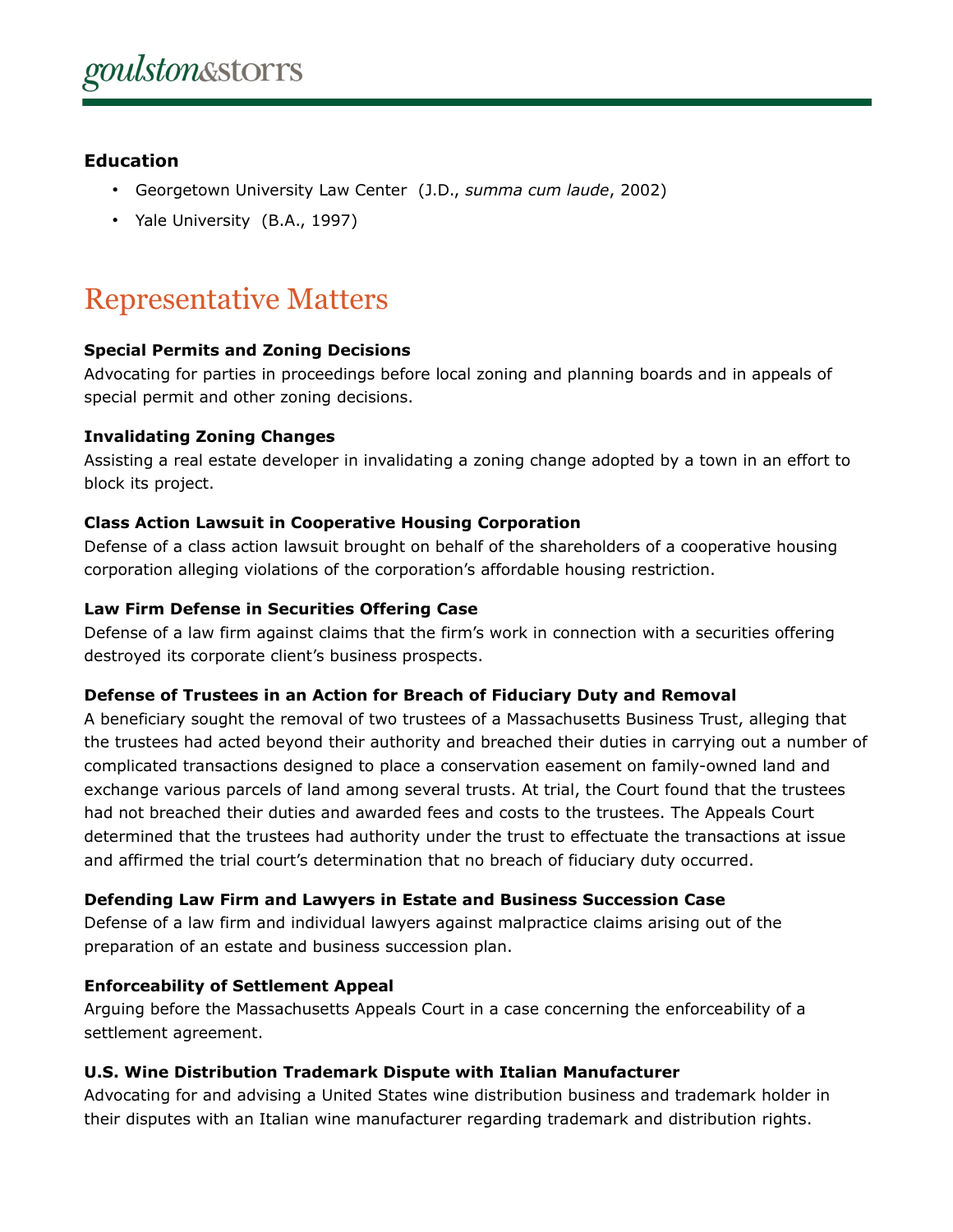#### **Establishment of Rent During Extension of Commercial Lease**

Defense of a lawsuit seeking to vacate an arbitration award pertaining to the establishment of rent due during the extension term of a lease for commercial office space.

#### **Licensing Dispute for Medical Research Technology**

Advising a major research institution concerning licensing disputes relating to medical research technology.

# **Affordable Housing Owner Obligation Dispute**

Representation of the owners of affordable housing developments in disputes with a state agency concerning the owners' obligations upon the prepayment of their mortgage loans and claims that they have been overcharged mortgage interest over a period of years.

#### **Age Discrimination Defense**

Defense of radio station and automotive dealership companies in lawsuits alleging age discrimination.

# **Defense of Legal Malpractice**

Representation of national law firms in defense of malpractice and disciplinary claims of conflict of interest.

# Publications

May 19, 2022 **Law of the Land - Real Estate Litigation Newsletter**

March 3, 2022 **Law of the Land - Real Estate Litigation Newsletter**

December 15, 2021 **Law of the Land - Real Estate Litigation Newsletter**

November 2, 2021 **Law of the Land - Real Estate Litigation Newsletter**

September 22, 2021

**Law of the Land - Real Estate Litigation Newsletter**

July 28, 2021 **Law of the Land - Real Estate Litigation Newsletter**

07/07/21 **Law360: Mass. Ruling A Cautionary Tale For Attorneys Changing Firms** Law360